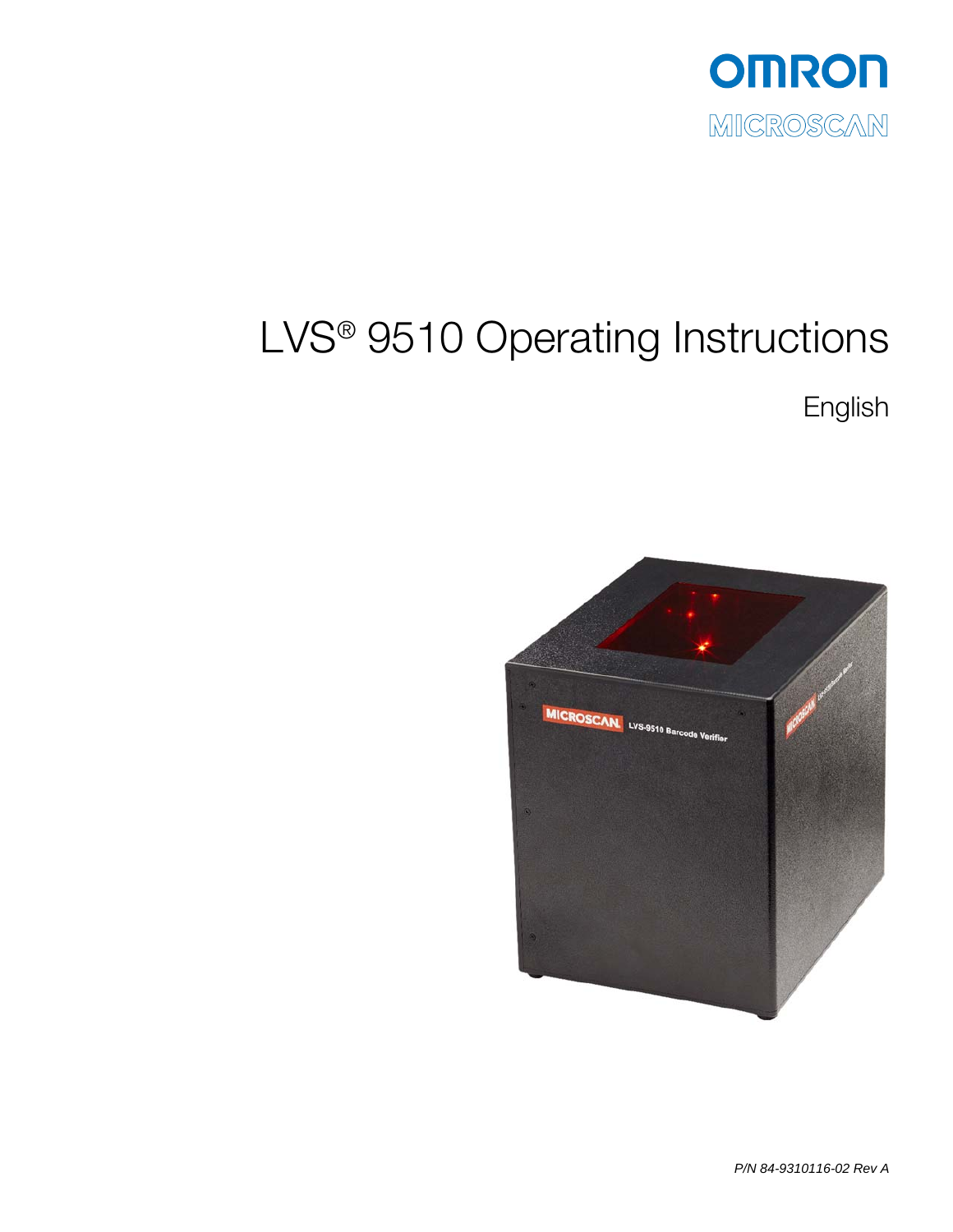Copyright ©2018 Omron Microscan Systems, Inc. Tel: +1.425.226.5700 / 800.762.1149 Fax: +1.425.226.8250

All rights reserved. The information contained herein is proprietary and is provided solely for the purpose of allowing customers to operate and/or service Omron Microscan-manufactured equipment and is not to be released, reproduced, or used for any other purpose without written permission of Omron Microscan.

Throughout this manual, trademarked names might be used. We state herein that we are using the names to the benefit of the trademark owner, with no intention of infringement.

#### **GS1 Solution Partner**



#### *Disclaimer*

The information and specifications described in this manual are subject to change without notice.

#### *Latest Manual Version*

For the latest version of this manual, see the Download Center on our web site at: **www.microscan.com**.

#### *Technical Support*

For technical support, e-mail: **Americas\_support@microscan.com EMEA\_support@microscan.com APAC\_support@microscan.com China\_support@microscan.com**

#### *Warranty*

For current warranty information, see: **www.microscan.com/warranty**.

#### **Omron Microscan Systems, Inc.**

**United States Corporate Headquarters**  +1.425.226.5700 / 800.762.1149

**United States Northeast Technology Center**  +1.603.598.8400 / 800.468.9503

**European Headquarters**  +31.172.423360

**Asia Pacific Headquarters**  +65.6846.1214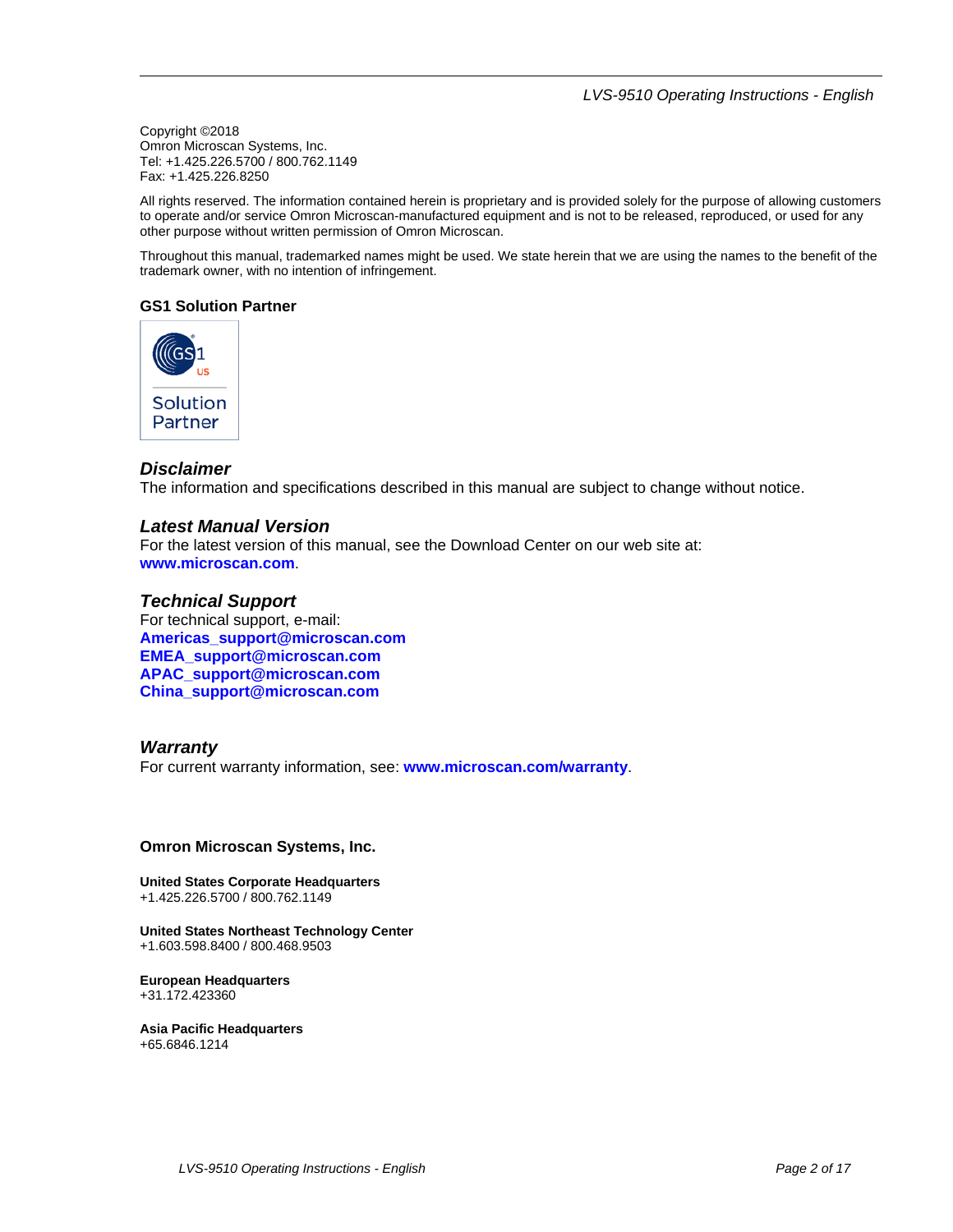### **Table of Contents**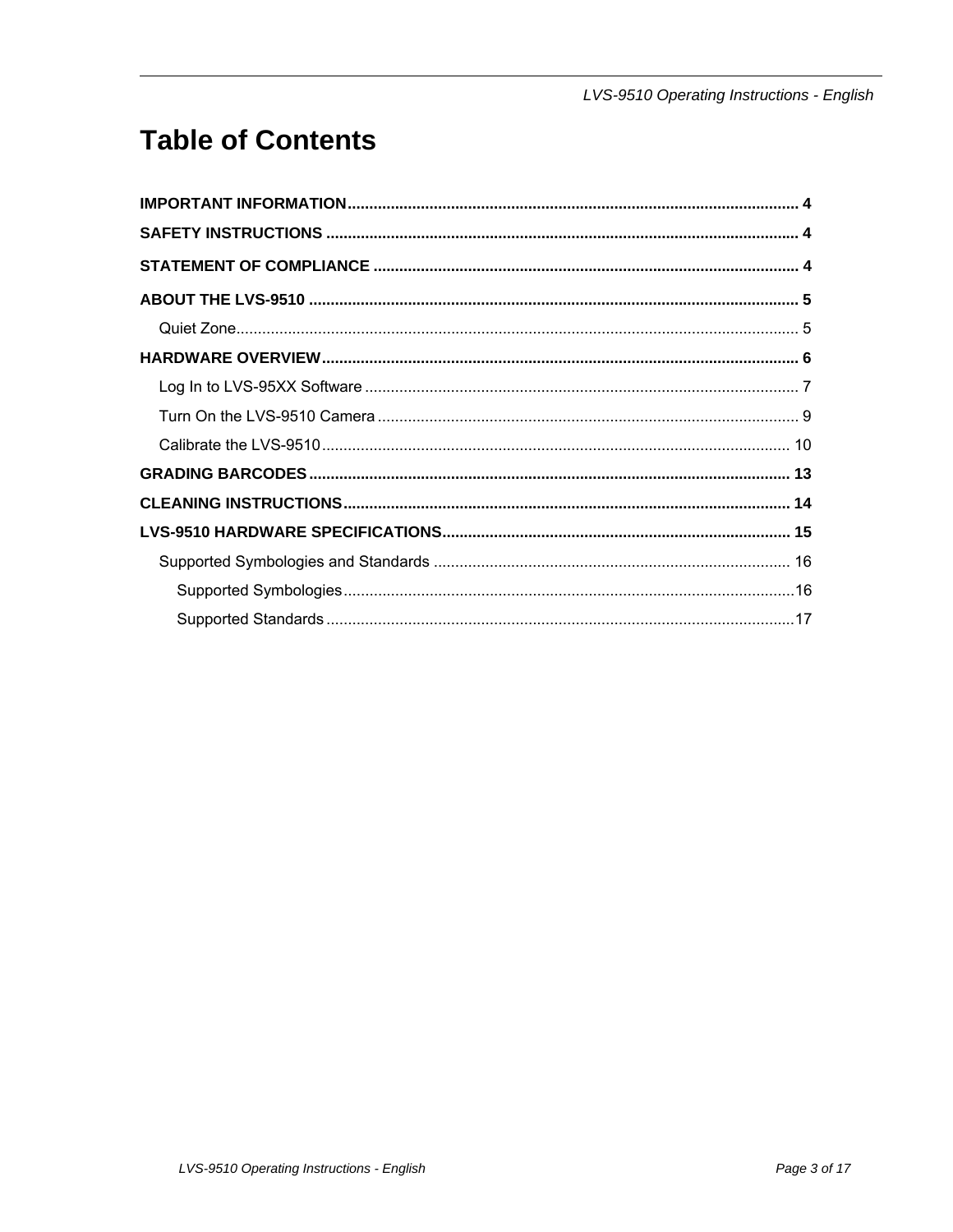### **Important Information**

- The LVS-9510 arrives site packaged in a specially designed shipping carton. DO NOT discard this shipping carton in case the system needs to be shipped or stored for any reason. Failure to use this carton when returning the product to Omron Microscan will void the warranty.
- This guide is intended to help the user understand the features and functionality of the LVS-9510. Be sure to reference the following additional resources:
- Refer to the "LVS-95XX Series Software Installation Guide" for steps on installing the LVS-95XX software. A hard copy version of the "LVS-95XX Series Software Installation Guide" is packaged with the system and an electronic version is located on the installation media.
- Refer to the "LVS-95XX Series Barcode Quality Station Operations Manual" for comprehensive steps on operating the LVS-95XX software. This manual is located on the installation media packaged with the system.
- For questions or concerns about the performance of the LVS-9510, please contact a local Omron Microscan Distributor or Omron Microscan Technical Support:

**Americas\_support@microscan.com EMEA\_support@microscan.com APAC\_support@microscan.com China\_support@microscan.com** Phone: 1.425.203.4841 Toll Free: 1.800.762.1149

### **Safety Instructions**

The LVS-9510 has been carefully designed to provide years of safe, reliable performance. However, as with all electrical equipment, there are some basic precautions to avoid personal injury or damage to the system:

- Before using the system, carefully read all the installation and operating instructions.
- Observe all warning instruction labels on the system.
- Never insert anything into the openings of the system.
- Do not use the system near water or spill liquid into it.
- All components used to create the system are CE approved. All circuits were designed to incorporate maximum safety. However, any equipment using electrical voltages may cause personal injury if improperly handled.
- Do not attempt to work on the system with the USB cable connected.
- To avoid damaging the system, unplug the USB cable before cleaning.
- If the system ever needs repair, consult Omron Microscan or an Omron Microscan Distributor.

## **Statement of Compliance**  AH I

Manufacturer: Omron Microscan Systems, Inc., 700 SW 39th St., Renton, WA 98057, USA

Производитель: «Омрон Майкроскан Системс Инк., США, Рентон, штат Вашингтон 98057, 700 SW 39th **Street** 

Representative: Omron Electronics Limited Liability Company, 125040, Russian, Moscow, Ulitsa Pravdy, 26. OGRN 10677746976582

Представитель: Общество с ограниченной ответственностью "Омрон Электроникс", 125040,

Российская Федерация, город Москва, улица Правды, дом 26, ОГРН 10677746976582

Date of Manufacture: The first two digits of the serial number are the two-digit year of manufacture, or the year of manufacture +20 for serial numbers starting with 3.

Дата изготовления: первые две цифры серийного номера являются двумя последними цифрами года изготовления + 20 для серийных номеров, начинающихся с 3.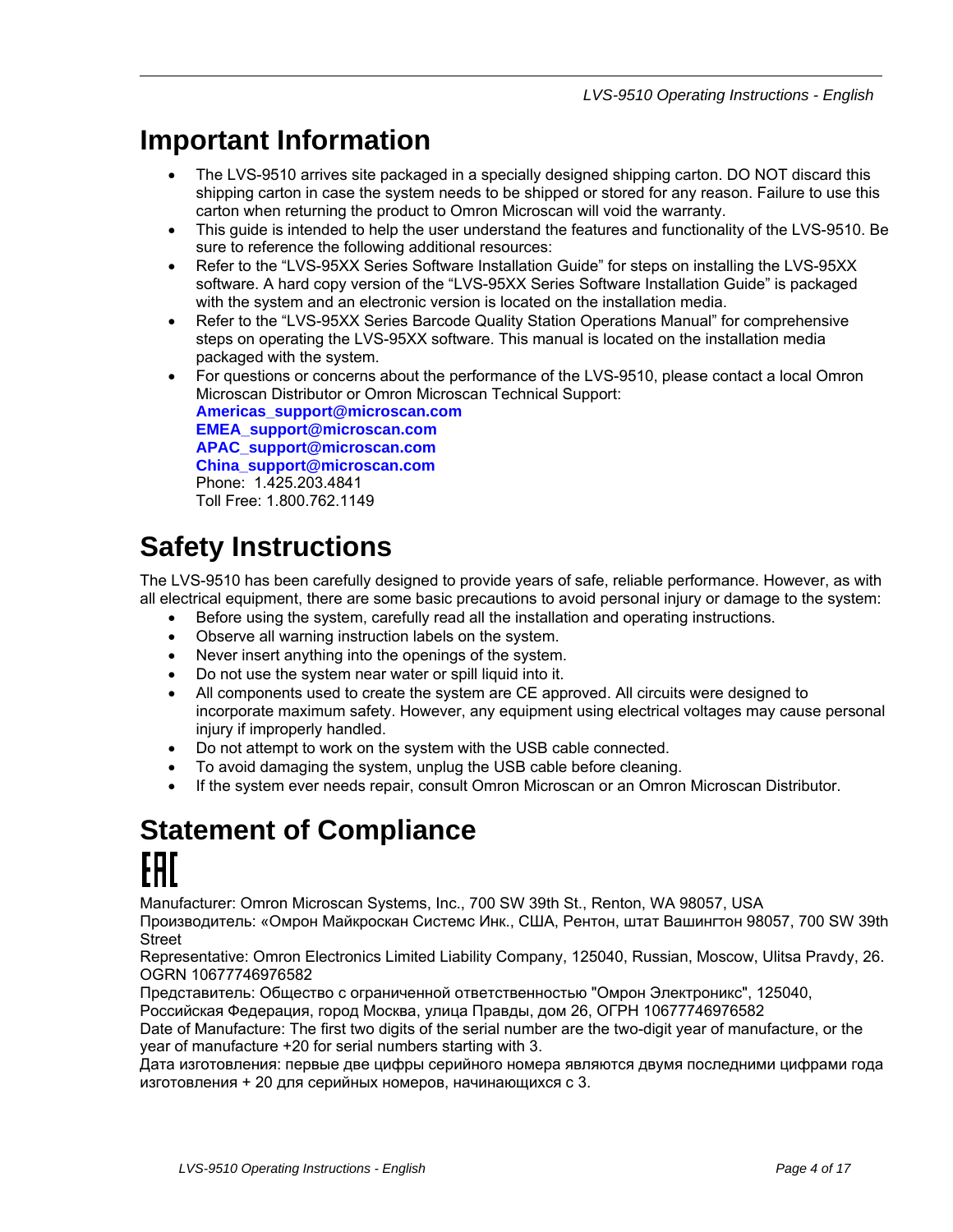### **About the LVS-9510**

The LVS-9510 is a barcode verifier designed for off-line verification of barcodes to ISO/IEC standards. The LVS-9510 is a 5.0 megapixel camera-based system that grades linear (1D) and two-dimensional (2D) codes up to 3 inches (76 mm) wide and up to 2 inches (51 mm) tall (including the quiet zone). See the "Quiet Zone" section below for more information on quiet zones.

The LVS-9510 verifies barcode labels located on a variety of surfaces including corrugated cardboard boxes, shipping containers, and on a static (non-moving) web. The LVS-9510 grades barcodes in either picket fence or ladder orientation.

Picket Fence Orientation Ladder Orientation





The LVS-9510 is 21 CFR Part 11 Compliant-Ready.

### *Quiet Zone*

The **quiet zone** is a clear space preceding the start character of a barcode symbol and follows the stop character. When reading/grading a barcode symbol, adequate space for the quiet zone must be allowed. The required quiet zone space for each barcode varies by symbology. An error message appears on the computer screen if not enough space has been allowed for the quiet zone.



1D Barcode Quiet Zone 2D Barcode Quiet Zone

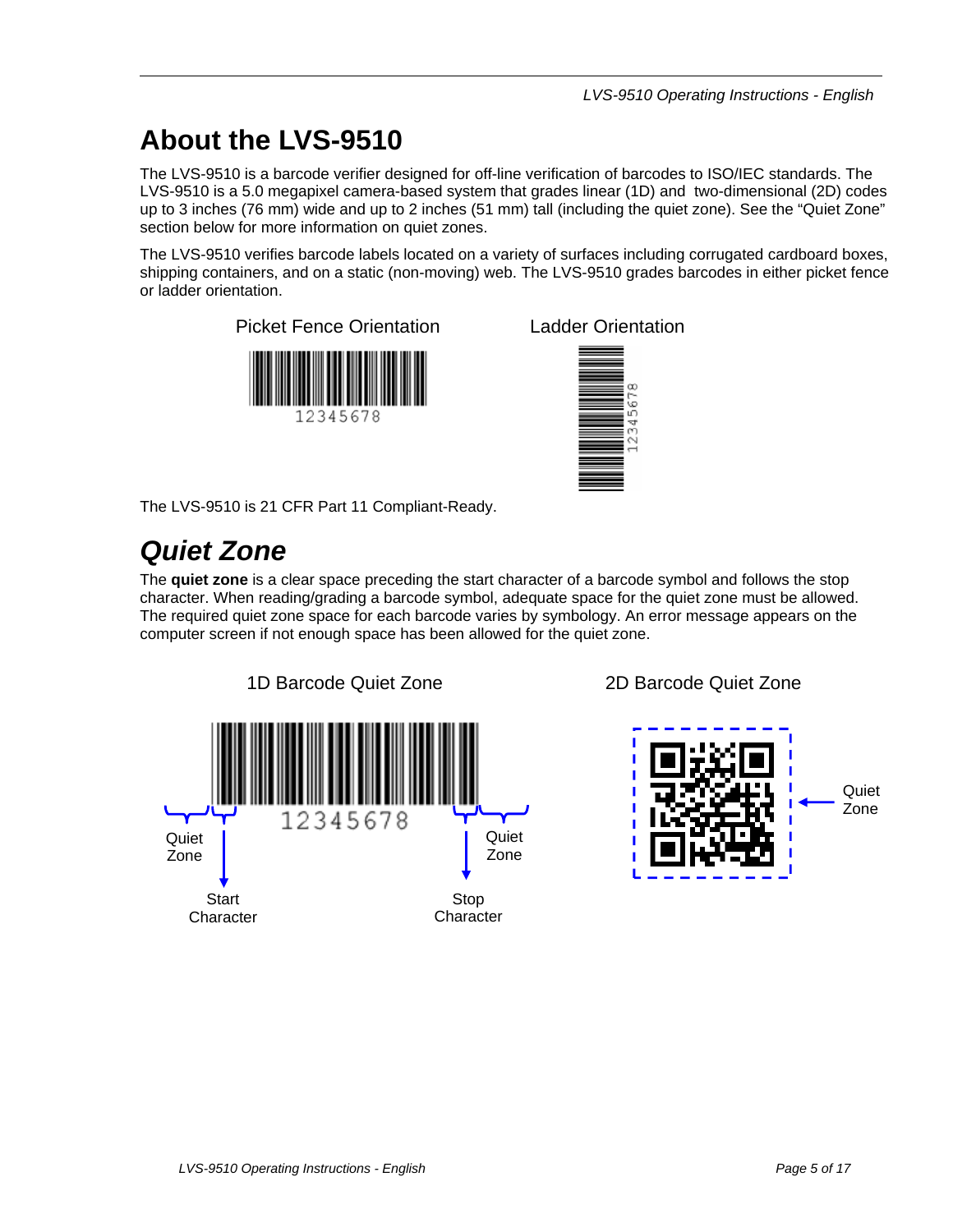### **Hardware Overview**

The LVS-9510 includes the following hardware components:



LVS-9510 with lid and LVS-95XX Software installer USB key.



LVS-9510 shown with a label to be verified.

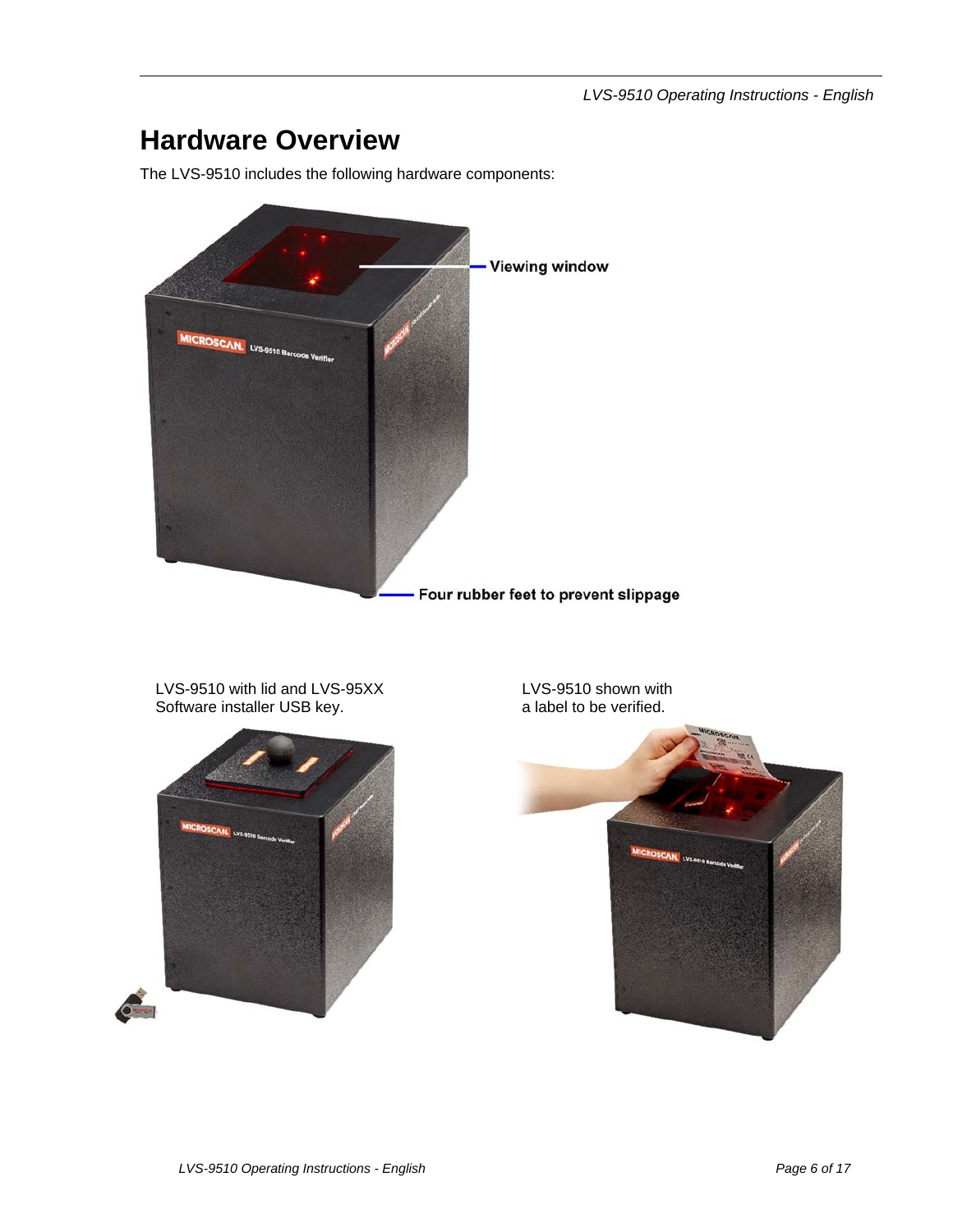#### LVS-95XX Software Steps

Refer to the sections below for steps on:

- Logging in to LVS-95XX software
- Turning on the LVS-9510 camera
- Calibrating the LVS-9510

**Note:** Refer to the "LVS-95XX Series Software Installation Guide" for step-by-step instructions on installing the LVS-95XX software; a hard copy version of this guide is packaged with the system and an electronic version is located on the installation media.

### *Log In to LVS-95XX Software*

1. Start the LVS-95XX software. The "Welcome" screen appears (see below).

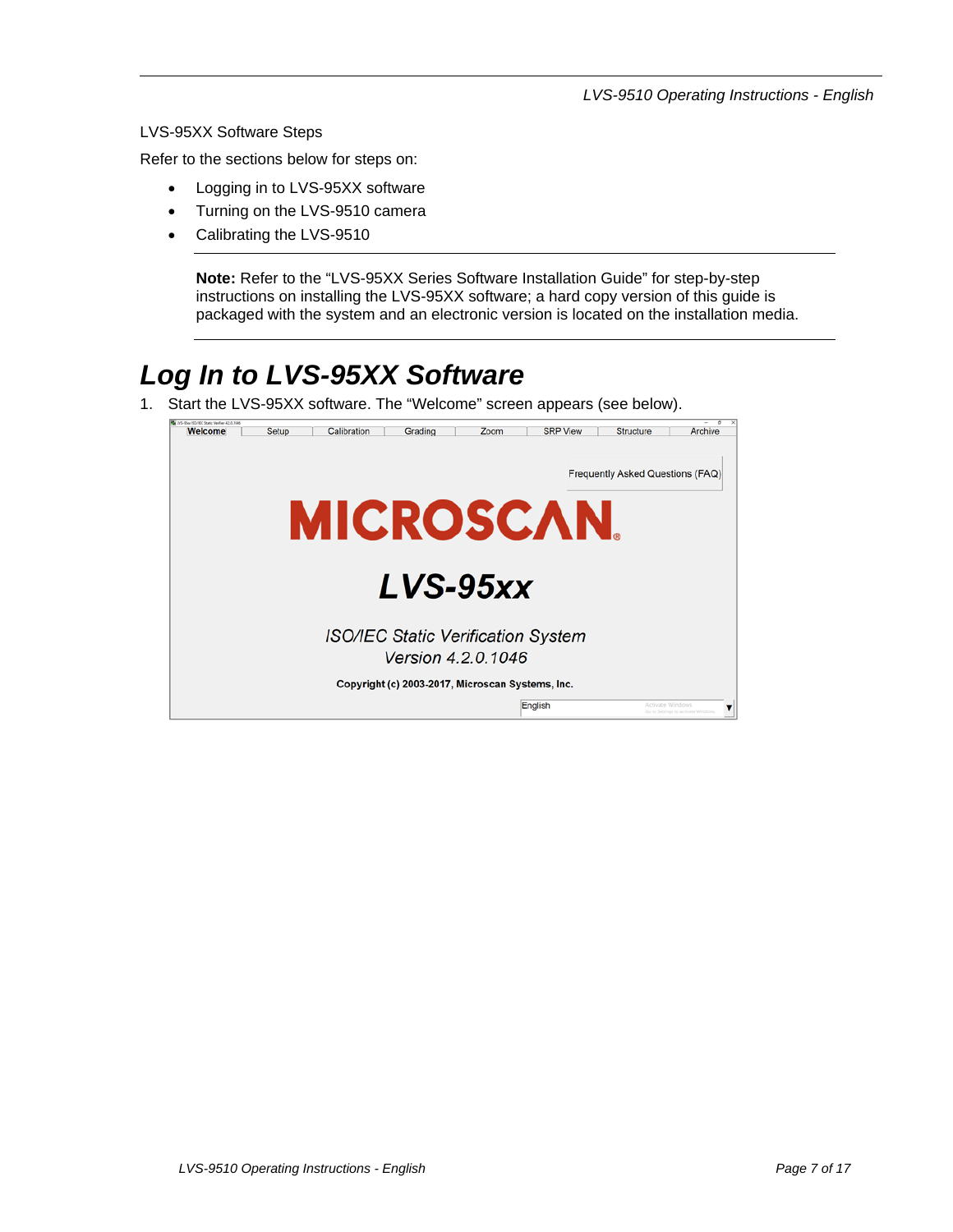2. Click the "Setup" tab. The "Login" box appears.

| Welcome<br>Setup | Calibration<br>Grading                           | Zoom               | <b>SRP View</b> | Structure                        | Archive |
|------------------|--------------------------------------------------|--------------------|-----------------|----------------------------------|---------|
|                  |                                                  |                    |                 | Frequently Asked Questions (FAQ) |         |
|                  | <b>Q</b> Legin<br>Operator ID:                   | DACC'A             |                 |                                  |         |
|                  | Password:                                        |                    |                 |                                  |         |
|                  | Reference:<br>(optional)                         |                    |                 |                                  |         |
|                  | OK                                               | Cancel             |                 |                                  |         |
|                  |                                                  |                    |                 |                                  |         |
|                  |                                                  | Version 4.2.0.1046 |                 |                                  |         |
|                  | Copyright (c) 2003-2017, Microscan Systems, Inc. |                    |                 |                                  |         |
|                  |                                                  | English            |                 | Activate Windows                 |         |

- 3. Enter **admin** (not case sensitive) in the **Operator ID** field and in the **Password** field.
- 4. Click "OK." LVS-95XX Software will open.
- 5. Turn on the LVS-9510 camera by following the steps in the next section entitled "Turn on the LVS-9510 Camera."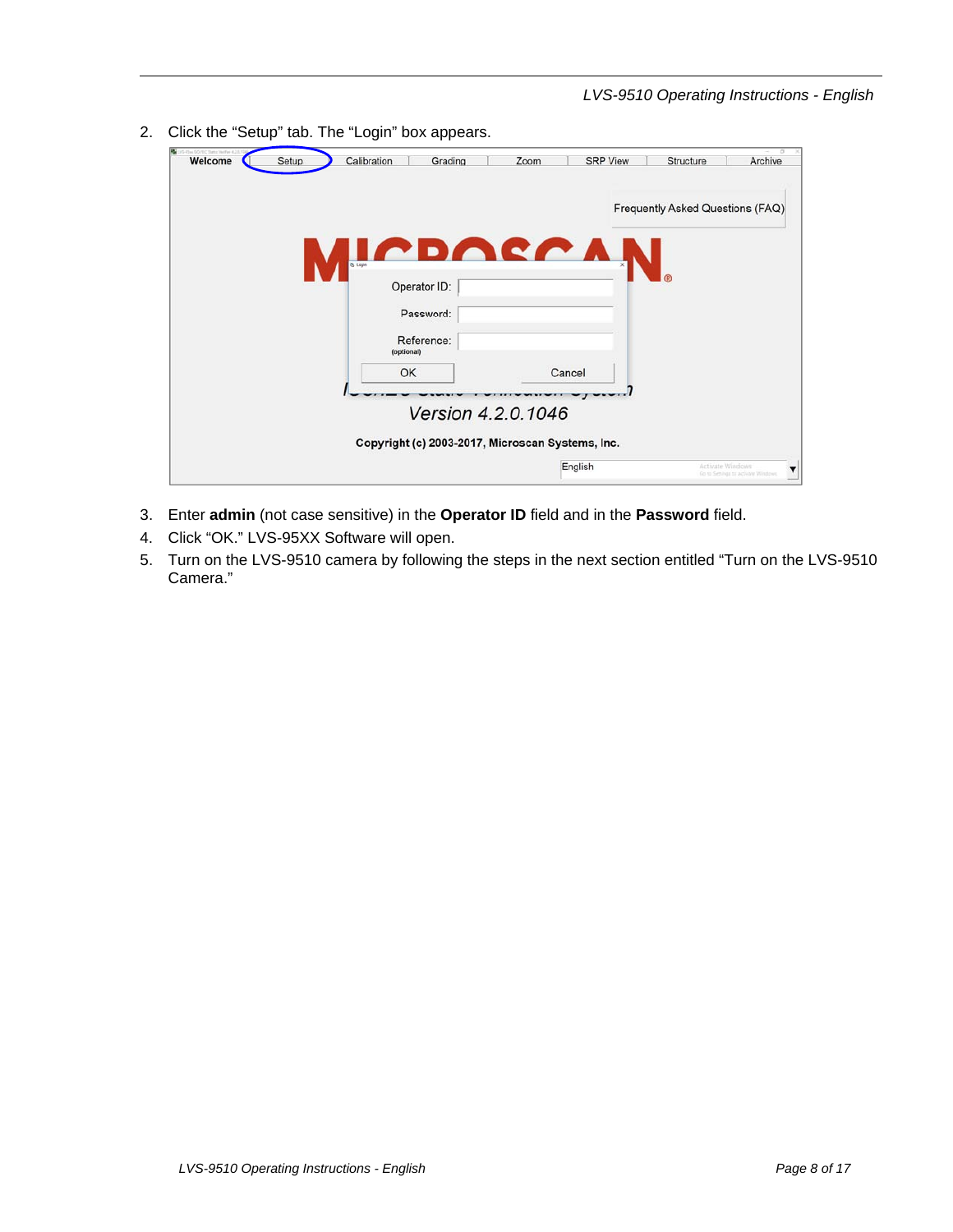

**Note:** When using only the LVS-9510 (with no other LVS-95XX barcode verifier, such as the LVS-9580), "9510" will be the only camera listed in the "Camera" section. When using the LVS-9580 with the LVS-9510 (5 MP), both cameras appear in the "Camera" section. Select "9510."

- 2. Select "Auto-Sector" in the "Grading Mode" section (see screenshot above). This allows the LVS-95XX software to locate a barcode within the field of view and automatically draw a sector around the barcode.
- 3. Next, calibrate the LVS-9510 (if using for the first time). See the next section for calibration steps.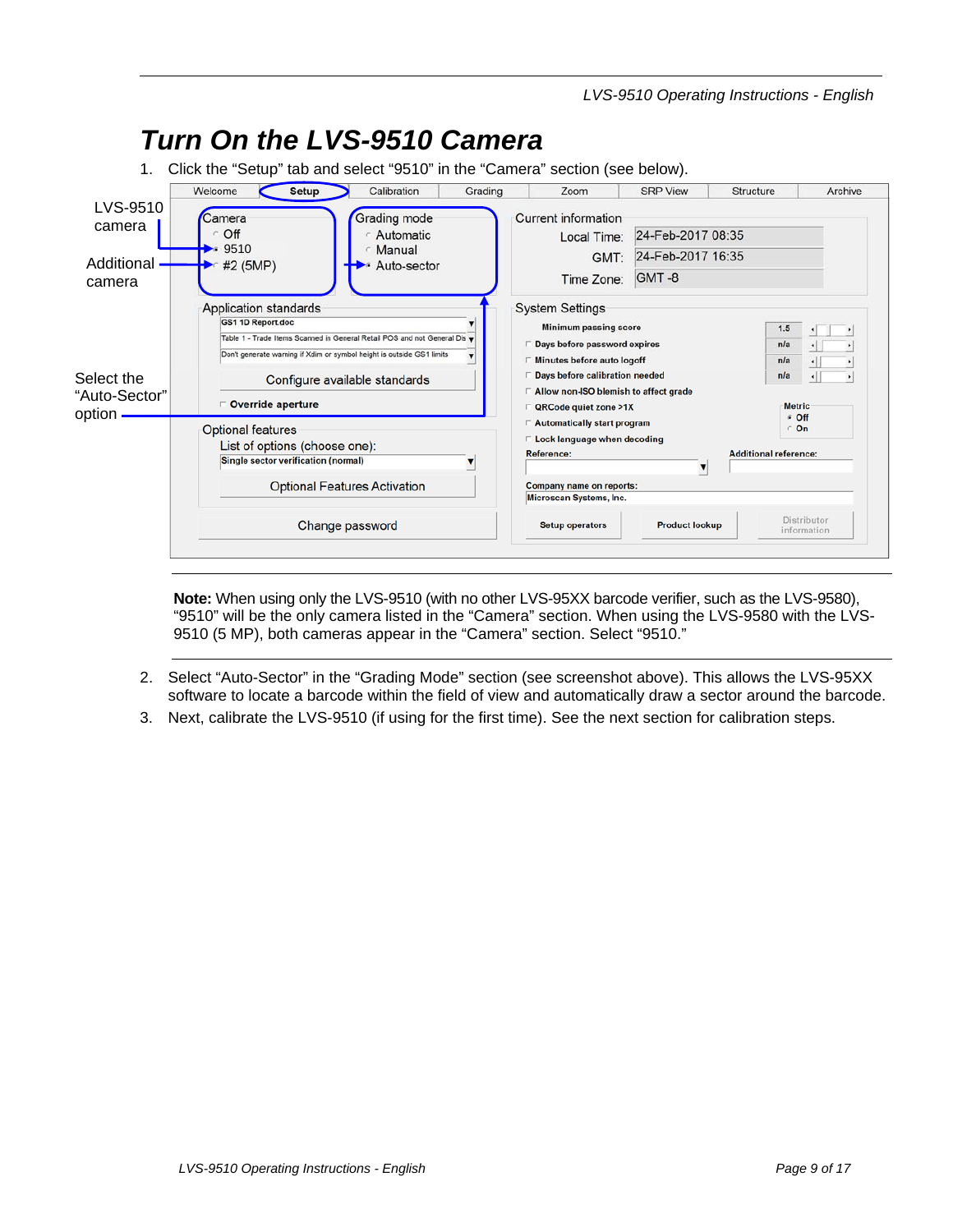### *Calibrate the LVS-9510*

#### **IMPORTANT:**

The LVS-9510 should be calibrated regularly. The entire calibration process takes less than 30 seconds to complete and ensures the LVS-9510 is certified according to industry standards.

The Calibrated Conformance Standard Test Card should be replaced every two years.

It is recommended to clean the LVS-9510 window prior to calibration. See the "Cleaning Instructions" section for more information.

- 1. To calibrate the LVS-9510, click the "Calibration" tab.
- 2. Locate the Calibrated Conformance Standard Test Card ("test card") that was packaged with the system and place the test card on a flat surface.

Below is an example of an "EAN/UPC" test card.

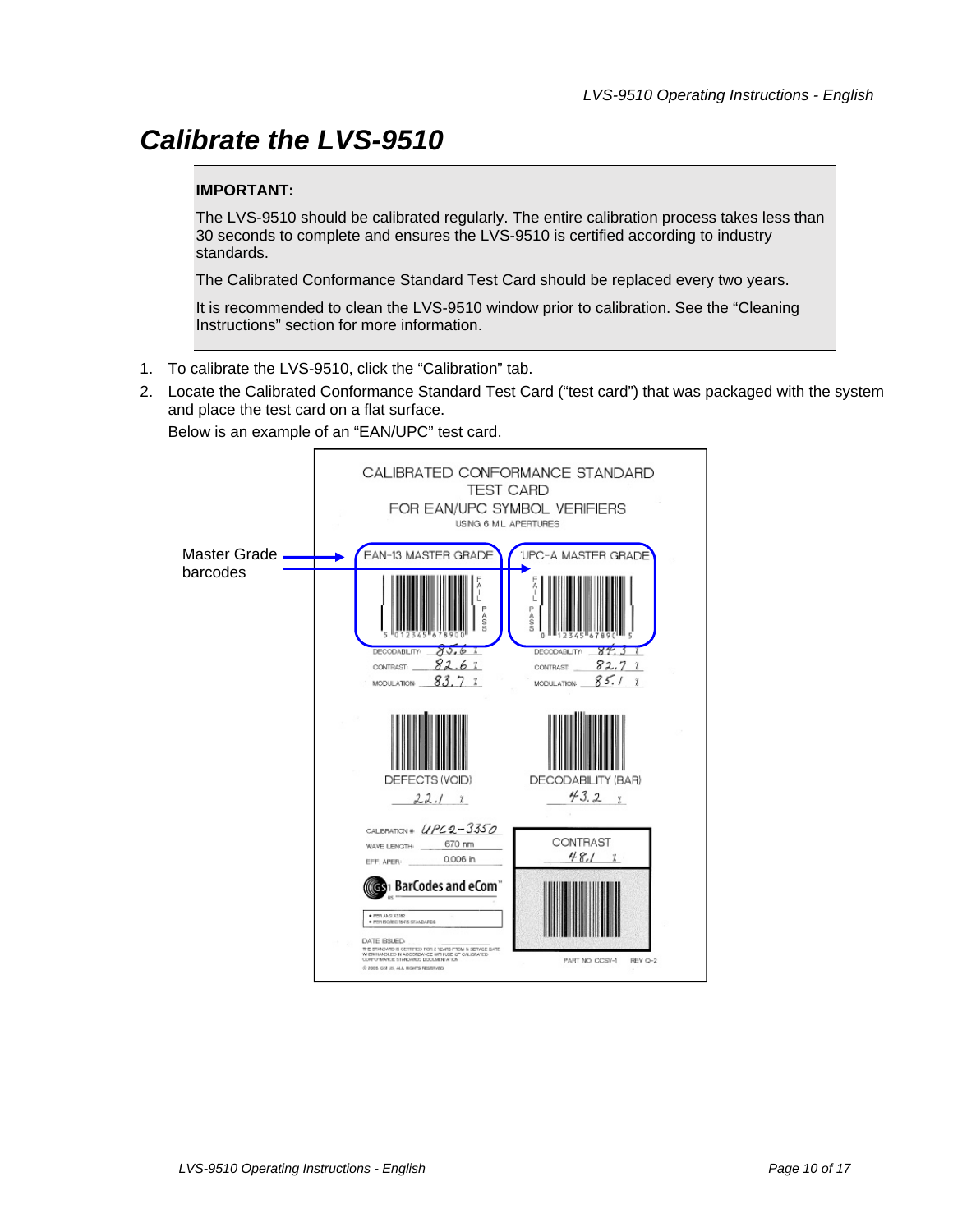- 3. Place the test card face down. There is no need to pull the trigger at this time (pulling the trigger causes the LVS-9510 to capture a live image; however, the image is automatically live while the system is in Calibration mode).
- 4. Place the test card face down on the LVS-9510 window. If necessary, hold the test card in place to prevent movement of the card. See example of Master Grade barcodes above. It is important to note that not all of the card will fit onto the verifier window.

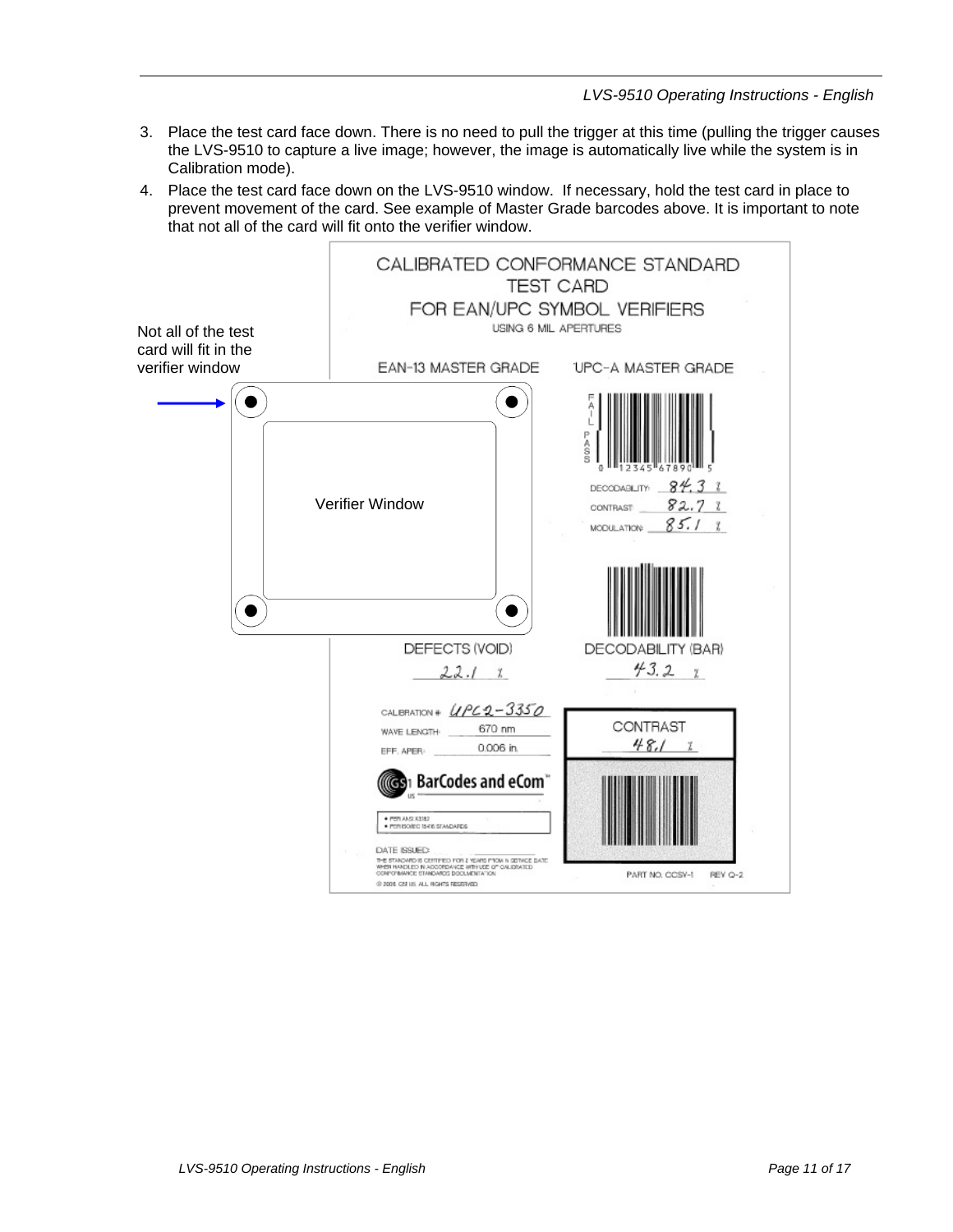5. On the "Calibration" tab, make sure the blue line travels through the middle of the PASS portion of the barcode as shown below.

|                          | Welcome                                          | Setup                    | Calibration             | Grading                    | Zoom | <b>SRP View</b>          | Structure             |      | Archive |  |
|--------------------------|--------------------------------------------------|--------------------------|-------------------------|----------------------------|------|--------------------------|-----------------------|------|---------|--|
|                          | <b>Last Calibrated On</b>                        |                          |                         |                            |      | <b>Calibration label</b> |                       |      |         |  |
|                          | 23-Feb-2017 09:53 local<br>23-Feb-2017 14:53 GMT |                          |                         | Enter test card parameters |      | <b>Mils</b>              |                       |      | 13      |  |
|                          |                                                  |                          |                         |                            |      |                          | Effective aperture    |      | 06      |  |
|                          | Print                                            |                          | <b>Lighting options</b> | Show instructions          |      |                          | Field of view         |      | 3"      |  |
|                          |                                                  | UI UTA IVIAJILIT UITALIL |                         |                            |      |                          |                       | Goal | Actual  |  |
|                          |                                                  |                          |                         |                            |      |                          | Decodability          | 86.8 | 88      |  |
|                          |                                                  |                          |                         |                            |      |                          | Contrast              | 81.5 | 81      |  |
|                          |                                                  |                          |                         |                            |      |                          | Modulation            | 85.0 | 86      |  |
|                          | S<br>S                                           |                          |                         |                            |      |                          | Rmax                  | 87.0 | 88      |  |
|                          |                                                  |                          |                         |                            |      |                          |                       |      |         |  |
| The blue line            |                                                  | <b>DECODABILITY:</b>     | 86.8%                   |                            |      |                          |                       |      |         |  |
| must pass<br>through the |                                                  | CONTRAST:                | 81.5%                   |                            |      |                          | <b>Calibration OK</b> |      |         |  |
| "PASS" portion           |                                                  | <b>MODULATION:</b>       | 85.0%                   |                            |      |                          | Calibrate             |      |         |  |
| of the barcode.          |                                                  | RMAY                     | 5700                    |                            |      |                          |                       |      |         |  |

- 6. Click the "Calibrate" button.
	- Successful calibration is indicated by a green "Calibration OK" message.



Failed calibration is indicated by a red "Calibration Needed" message.



- 7. If calibration fails:
	- o Re-scan the Master Grade barcode and follow the above steps to calibrate. It may take two or three attempts before calibration is complete.
	- o If calibration continues to fail, contact Omron Microscan or a Microscan representative for further instructions.

**IMPORTANT:** The calibration score will hardly ever match exactly; this is normal and acceptable as long as the scores are within +/- 3 percentage points.

8. When calibration is complete, click the "Grading" tab to grade barcodes. See the next section for steps on grading barcodes.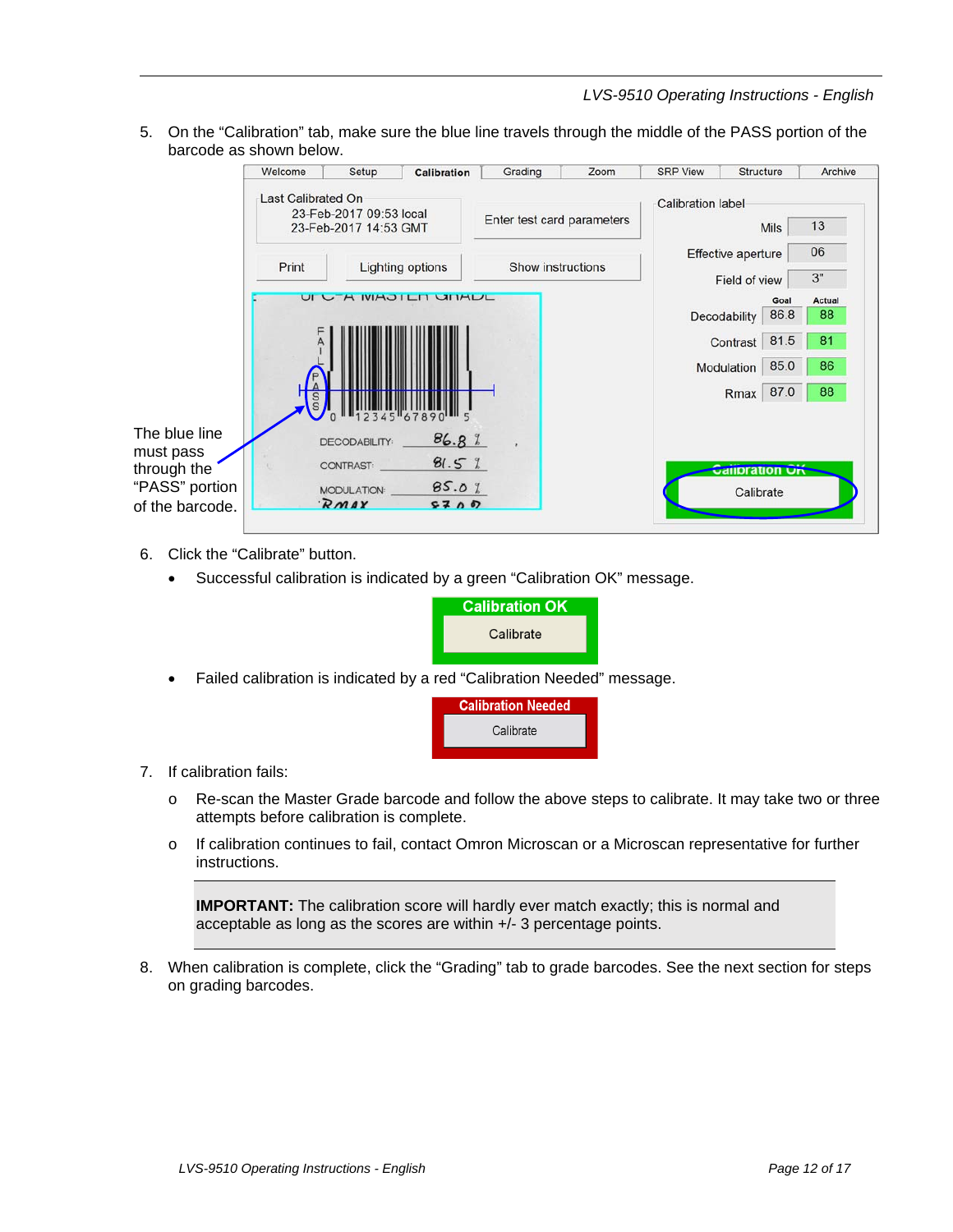### **Grading Barcodes**

- 1. Click the "Grading" tab.
- 2. Place the test card over the LVS-9510 window ensuring the card rests on the window.
- 3. The barcode image appears on the customer-supplied computer screen with a green plus symbol  $(+)$ located on the barcode image.



**Note:** If the green plus symbol (+) is not appearing on the barcode image, click the "Setup" tab and make sure "Auto-sector" is selected in the "Grading mode" section (see below).



4. Slowly move the test card as needed to place the green plus symbol over the center of the barcode image.

**Tip:** Positioning the green plus symbol over the center of the barcode image may take a few moments when first learning to use the LVS-9510. Position the center of the barcode image as close as possible to the center of the LVS-9510 window. Please note that when moving the barcode image, the camera reads in a mirrored view. For example, when the barcode image is moved to the right, the image moves left. If the barcode image is moved up, the image moves down.

5. The LVS-95XX software analyzes the barcode and reports a grade score between 4.0 (A grade) and 0.0 (F grade) on the "Grading" tab.



Refer to the "Grading Tab" section in the "LVS-95XX Series Barcode Quality Station Operations Manual" for more information on grading barcodes; this manual is located on the installation media packaged with the system.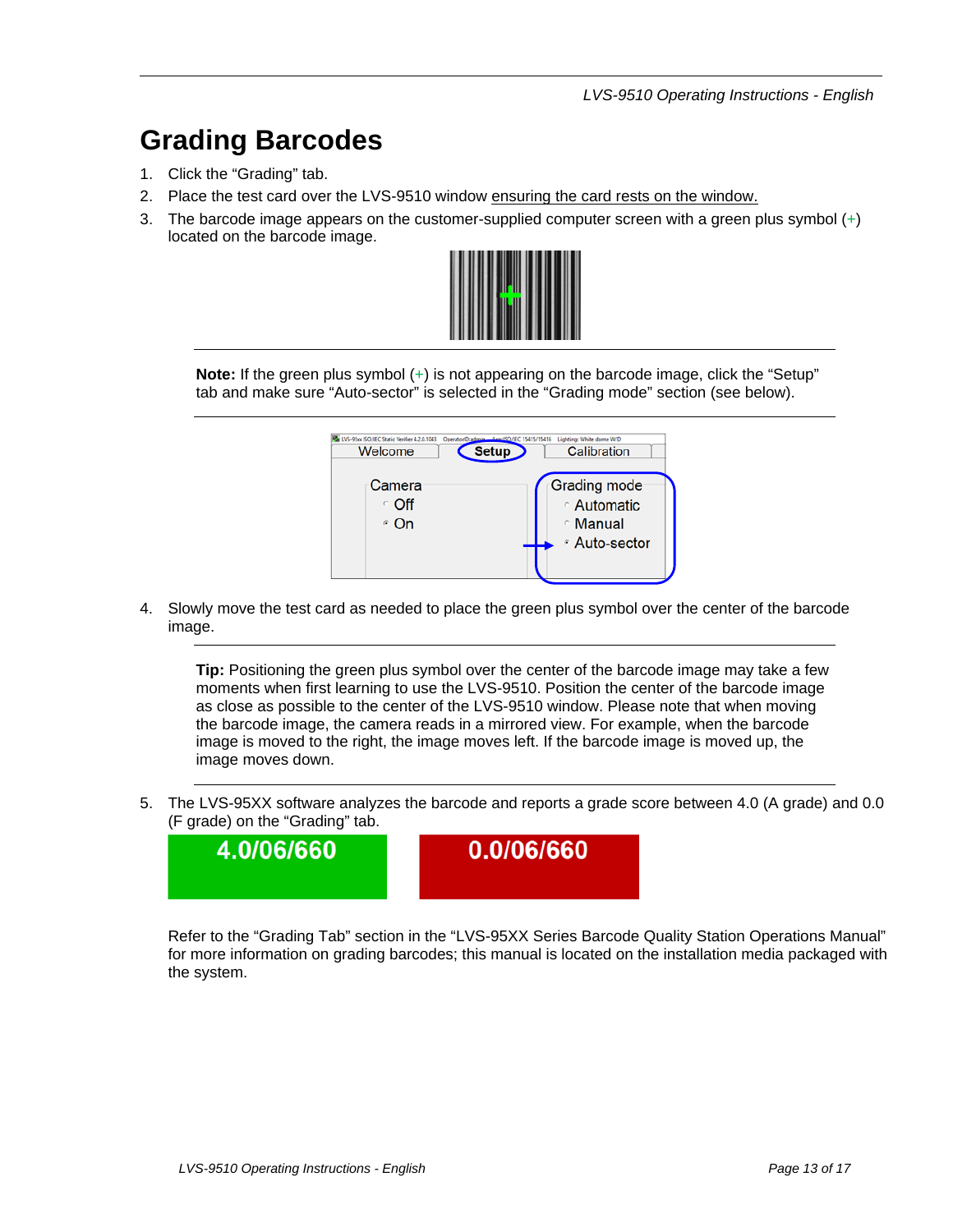### **Cleaning Instructions**

The LVS-9510 window may need to be cleaned daily, depending on use. Debris on the window may cause the LVS-9510 to not grade accurately.

Locate the following supplies:

- Commercially available household glass cleaner, such as Windex<sup>®</sup>, Glassex<sup>®</sup>, or Mr. Muscle<sup>®</sup>. **Do not use an industrial-strength glass cleaner**.
- Soft, lint-free, non-abrasive towel or cloth

Dampen the cloth with the household glass cleaner and gently wipe the window. Inspect the window closely, looking for any label debris that may be stuck on the window. Do not scrape the window with a sharp object as this may damage the window. Any damage to the window will be detected during the calibration process.

#### **IMPORTANT:**

DO NOT directly spray the window with glass cleaner; always spray a towel or cloth with household glass cleaner and then gently wipe the window.

DO NOT use an industrial-strength glass cleaner.

For cleanroom environments, IPA (Isopropyl alcohol) up to 70% may be used to clean the outside of the window.

Do not clean the inside of the window due to special coating requirements.

Please contact an Omron Microscan Distributor or Omron Microscan Technical Support with questions or concerns about the performance of the LVS-9510:

**Americas\_support@microscan.com EMEA\_support@microscan.com APAC\_support@microscan.com China\_support@microscan.com** Phone: 1.425.203.4841 Toll Free: 1.800.762.1149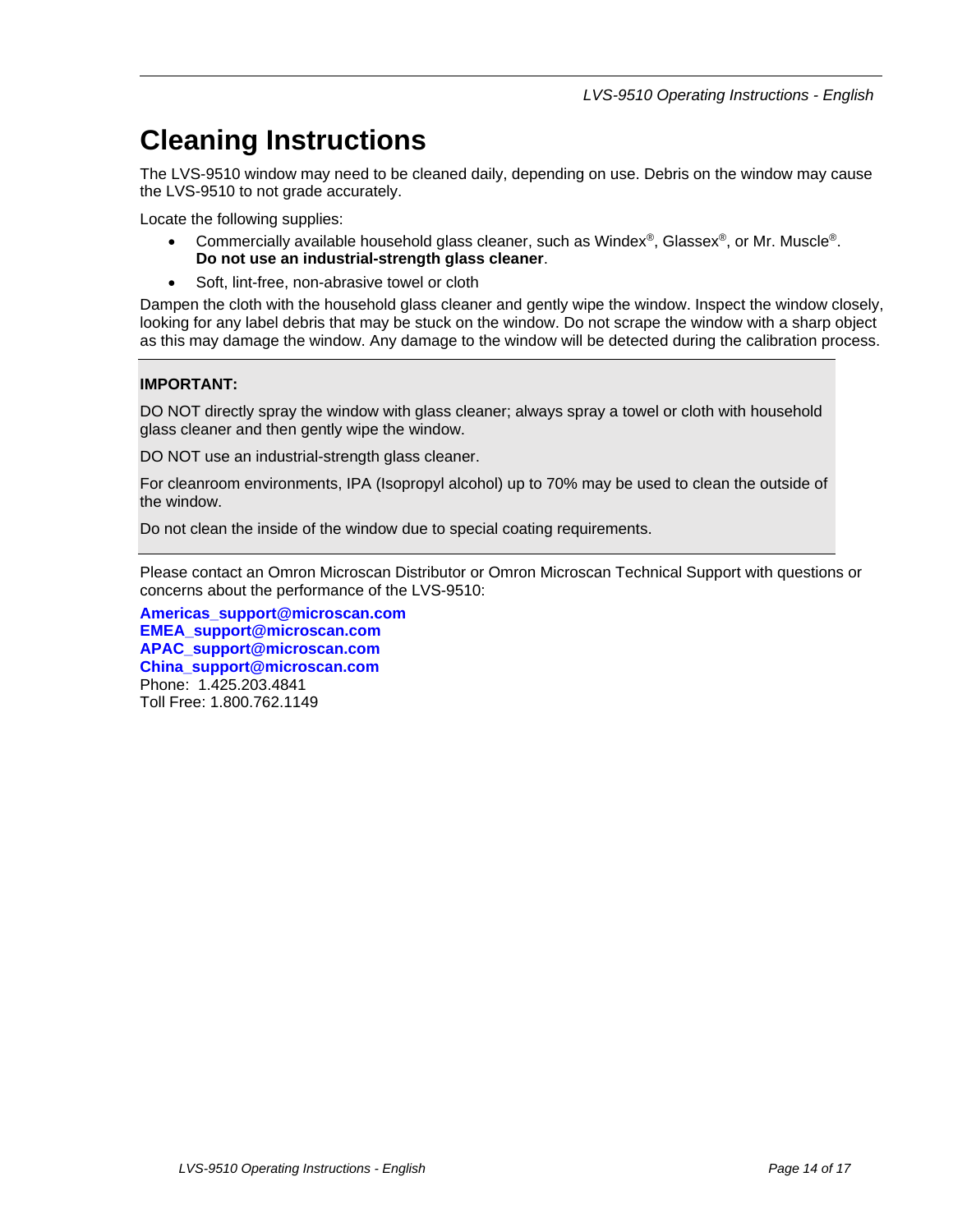### **LVS-9510 Hardware Specifications**

*NOTICE: LVS-9500 was discontinued in 2013 and is no longer available. We recommend LVS-9510 as a replacement solution.* 

#### *Physical Properties*

| Height         | 10.5"                                                                                                                                       | 266.7 mm           |  |
|----------------|---------------------------------------------------------------------------------------------------------------------------------------------|--------------------|--|
| Width          | 11.125"                                                                                                                                     | 282 mm             |  |
| Depth          | 9.062"                                                                                                                                      | 230 mm             |  |
| Viewing Window | $5" \times 7"$                                                                                                                              | 127 mm x 177.79 mm |  |
| Weight         | Unpackaged weight (standalone<br>LVS-9510 unit) = 6 pounds $(2.72 \text{ kg})$                                                              |                    |  |
|                | Shipping weight (includes all items<br>packaged in shipping box, such as<br>power supply, cables, manuals, etc.)<br>$= 13$ pounds (5.89 kg) |                    |  |



#### *Video Camera*

Monochrome. 5.0 megapixel

#### *Minimum PC Requirements (PC Supplied by User)*

- Windows® 7, Windows® 8.1 or Windows® 10 (Windows® XP and Windows® Vista is not supported)
- Intel® Core™ 2 Duo Processor (or equivalent)
- 2 GB RAM
- 800 x 600 Resolution
- One available USB 2.0 port (additional ports required for each Auxiliary Readhead in use)
- The user-supplied computer connecting to the 5.0 MP Auxiliary Readhead must be running LVS-95XX software version 3.0.8 or higher.

#### *Top Cover*

- 5.5" x 7.5" (139.7 mm x 190.5 mm)
- Weight = 5.5 oz (162.65 grams)

#### *Light Source*

- White Light
- Red (660 nm) filter. Optional clear window available for purchase.

#### *Inputs / Outputs*

- USB 2.0 port
- Power Supply 12 vdc @ 2.5 amps (minimum)

*Specifications and photos subject to change.* 

#### *Operating Temperature*

10º C (50º F) to 30º C (86º F)

#### *Storage Temperature*

0º C (32º F) to 40º C (104º F)

#### *Relative Humidity*

- Operating: 20% to 80% (non-condensing)
- Storage: 20% to 95% (non-condensing)

#### *Calibration*

- One of the following:
- EAN/UPC Calibrated Conformance Test Card
- GS1-128 Calibrated Conformance Test Card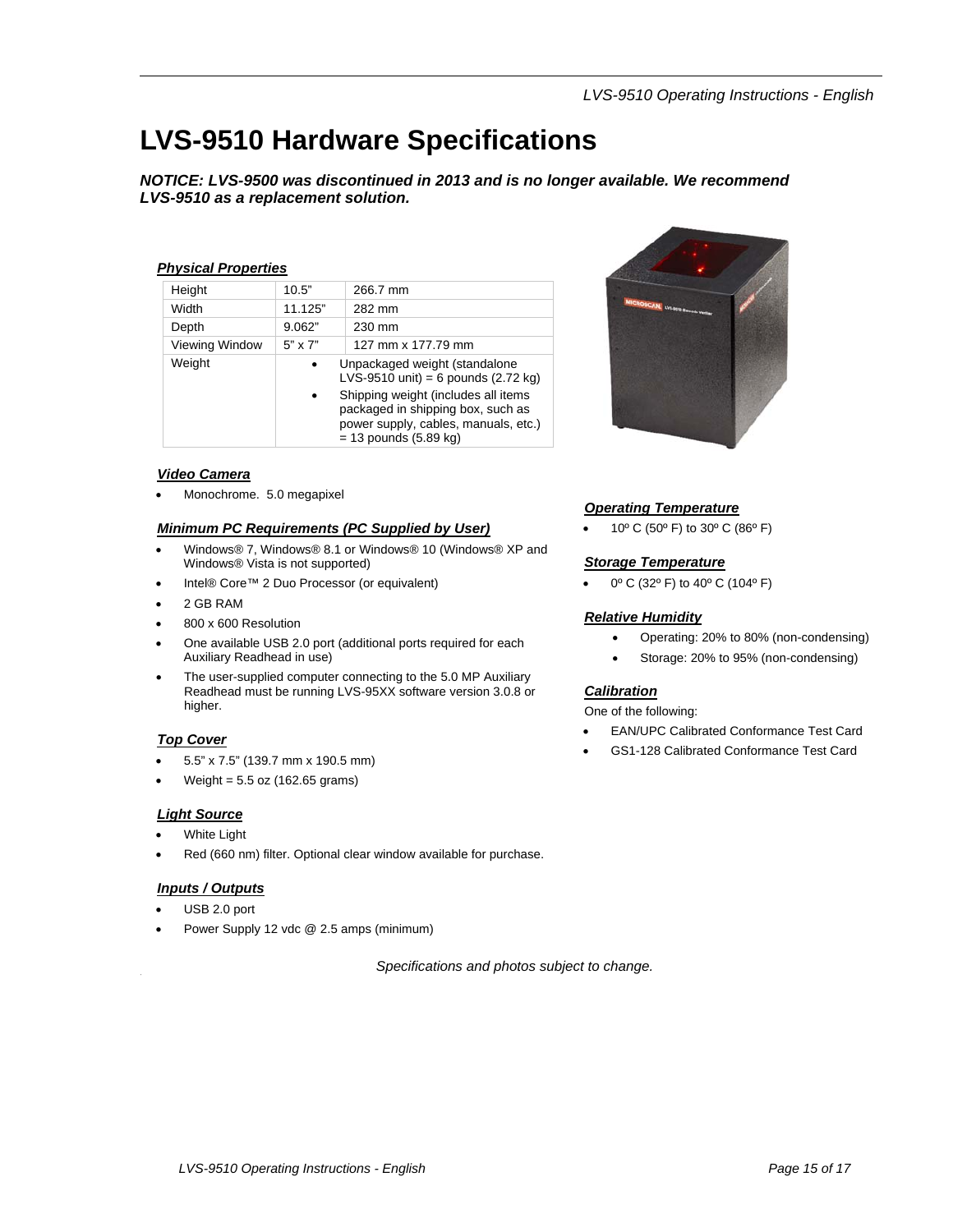### *Supported Symbologies and Standards*

Below are just a few of the Symbologies and Standards supported by the LVS-9510. Contact Omron Microscan for a full list of supported Symbologies and Standards.

### **Supported Symbologies**

**1D (Linear) Codes**:

- Codabar
- Code 128
- Code 39
- Code 93
- DataBar Expanded
- DataBar Limited
- DataBar Omnidirectional
- DataBar Stacked
- DataBar Truncated
- DataBar
- EAN/JAN-13
- EAN/JAN-8
- Enterprise Intelligent Barcode (EIB) 4-State (4SB)
- GS1-128
- **HIBC**
- Interleaved 2 of 5 (ITF)
- ITF-14
- Japan Post
- MSI Plessey
- Pharmacode Laetus
- PZN 7 and PZN 8
- UPC-A
- UPC-E
- USPS-128
- USPS Intelligent Mail Barcode (also referred to as 4-State Barcode)

### **2D (Two-Dimensional) Codes**:

Below are 2D codes (including 2D Composite Components abbreviated as CC) available for use with the "1D and 2D Barcode Verification" option:

- Aztec Code
- DataBar with CC-A, CC-B, or CC-C
- EAN/JAN-13 with CC-A, CC-B, or CC-C
- EAN/JAN-8 with CC-A, CC-B, or CC-C
- ECC-200 (Data Matrix)
	- o Enterprise Intelligent Barcode (EIB) Complex Mail Data Marks (CMDM)
	- o French CIP
	- o GS1 Data Matrix
	- o NTIN
	- o PPN
- GS1-128 with CC-A, CC-B, or CC-C
- MaxiCode
- Micro QR Code
- MicroPDF417
- PDF417
- QR Code
- UPC-A with CC-A, CC-B, or CC-C
- UPC-E with CC-A, CC-B, or CC-C